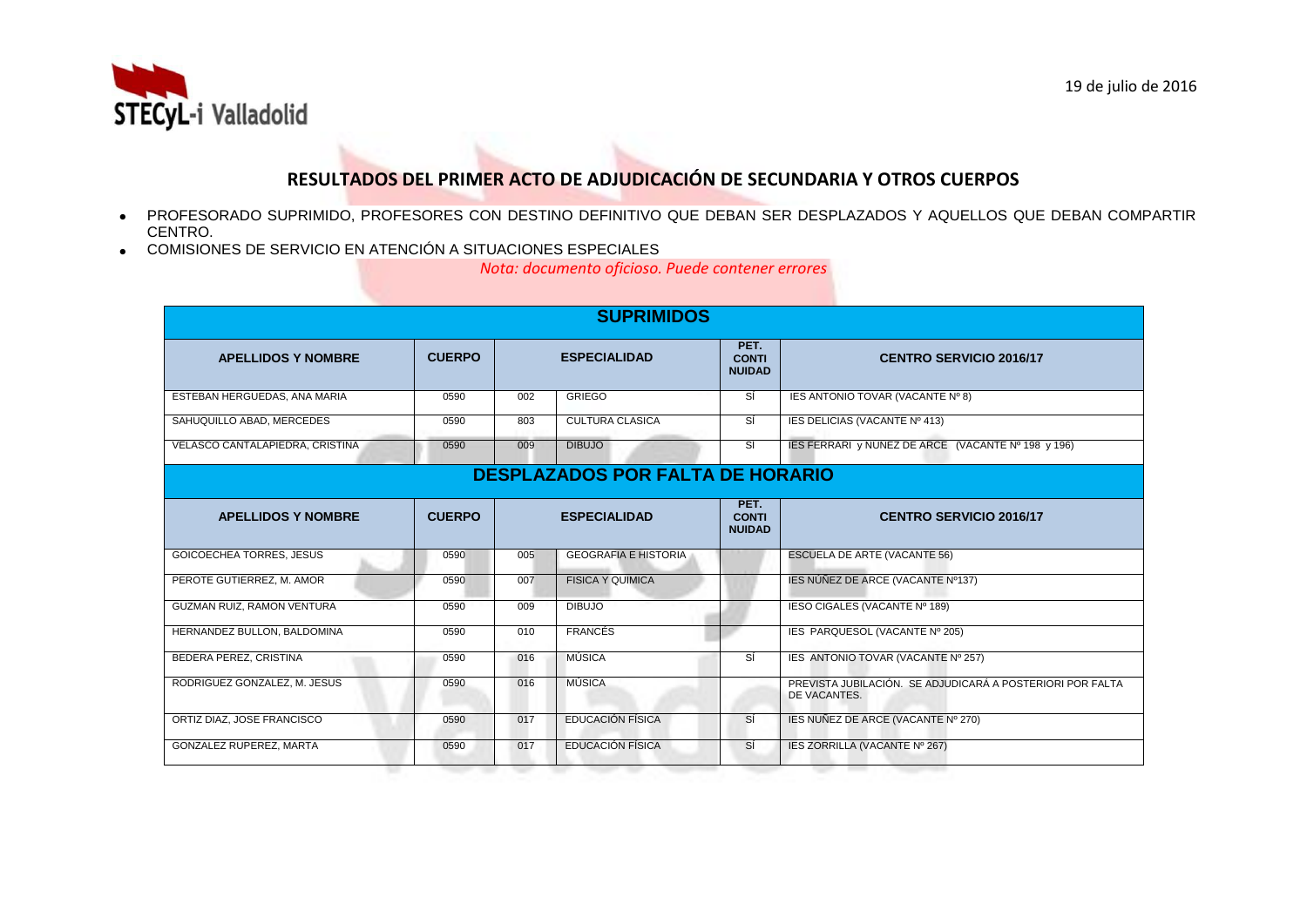

| PINILLA CANCELO, MIGUEL ANGEL                | 0590          | 124                 | SISTEMAS ELECTRÓNICOS                                  |                                       | IES LA MERCED (VACANTE Nº 407)                          |  |  |  |
|----------------------------------------------|---------------|---------------------|--------------------------------------------------------|---------------------------------------|---------------------------------------------------------|--|--|--|
| VALDES RODRIGUEZ, FERNANDO                   | 0591          | 026                 | APOYO AL AREA PRÁCTICA                                 |                                       | CIFP JUAN DE HERRERA. MV. (VACANTE Nº 438)              |  |  |  |
| MARTIN VAQUERIZO, FERNANDO                   | 0591          | 202                 | <b>EQUIPOS ELECTRÓNICOS</b>                            | ΞĪ                                    | IES JULIAN MARIAS (VACANTE Nº 430)                      |  |  |  |
| NIETO GARCIA, M. GEMA                        | 0591          | 222                 | PROCESOS DE GESTIÓN<br><b>ADMINISTRATIVA</b>           |                                       | IES NÚÑEZ DE ARCE + IES ARCA REAL (VACANTE Nº 481+ 480) |  |  |  |
| BLANCO AGUADO, MARIA TERESA                  | 0591          | 225                 | <b>SERVICIOS A LA COMUNIDAD</b>                        | SÍ                                    | EOEP Nº 1 VALLADOLID (VACANTE Nº 1035)                  |  |  |  |
| <b>COMPARTEN CENTRO POR FALTA DE HORARIO</b> |               |                     |                                                        |                                       |                                                         |  |  |  |
| <b>APELLIDOS Y NOMBRE</b>                    | <b>CUERPO</b> |                     | <b>ESPECIALIDAD</b>                                    | PET.<br><b>CONTI</b><br><b>NUIDAD</b> | <b>CENTRO SERVICIO 2016/17</b>                          |  |  |  |
| VAQUERO FRANCO, DOMINGO                      | 0590          | 003                 | LATÍN                                                  |                                       | IES VEGA DE PRADO (VACANTE P. Nº 19)                    |  |  |  |
| <b>PERDIDA DE DESTINO POR OTRA CAUSAS</b>    |               |                     |                                                        |                                       |                                                         |  |  |  |
| <b>APELLIDOS Y NOMBRE</b>                    | <b>CUERPO</b> |                     | <b>ESPECIALIDAD</b>                                    | PET.<br><b>CONTI</b><br><b>NUIDAD</b> | CENTRO SERVICIO 2016/17                                 |  |  |  |
| MATEU GARCIA, PABLO                          | 0590          | 011                 | <b>INGLÉS</b>                                          |                                       | ESCUELA DE ARTE (VACANTE Nº 215)                        |  |  |  |
|                                              |               |                     | <b>COMISIONES DE SERVICIO POR RAZONES HUMANITARIAS</b> |                                       |                                                         |  |  |  |
| <b>APELLIDOS Y NOMBRE</b>                    | <b>CUERPO</b> | <b>ESPECIALIDAD</b> |                                                        | PET.<br><b>CONTI</b><br><b>NUIDAD</b> | <b>CENTRO SERVICIO 2016/17</b>                          |  |  |  |
| BERNAL GUTIERREZ, EVA BELEN                  | 0590          | 001                 | <b>FILOSOFIA</b>                                       |                                       | IES RIBERA DE CASTILLA (VACANTE Nº 1001)                |  |  |  |
| NICOLAS ALVAREZ, JOSE ANTONIO                | 0590          | 001                 | <b>FILOSOFIA</b>                                       |                                       | ESCUELA DE ARTE + IES JUAN DE JUNI (VACANTE Nº 1+3)     |  |  |  |
| <b>COLLANTES MENDEZ, M. FUENTES</b>          | 0590          | 001                 | <b>FILOSOFIA</b>                                       |                                       | IES LAS SALINAS (VACANTE Nº1000)                        |  |  |  |
| LEON HIDALGO, M. COVADONGA                   | 0590          | 003                 | LATIN                                                  |                                       | IES PARQUESOL (VACANTE Nº 16)                           |  |  |  |
| CASTRILLO SALVADOR, VIOLETA                  | 0590          | 004                 | LENGUA CASTELLANA Y<br><b>LITERATURA</b>               |                                       | IES ZORRILLA (VACANTE Nº 30)                            |  |  |  |
| RIO BAJO, ADELA M. DEL                       | 0590          | 004                 | LENGUA CASTELLANA Y<br>LITERATURA                      |                                       | IES EMILIO FERRARI (VACANTE Nº 38)                      |  |  |  |
| ANTOLIN BLANCO, ALMUDENA                     | 0590          | 005                 | <b>GEOGRAFIA E HISTORIA</b>                            | -si                                   | IES PINAR DE LA RUBIA (VACANTE Nº 66)                   |  |  |  |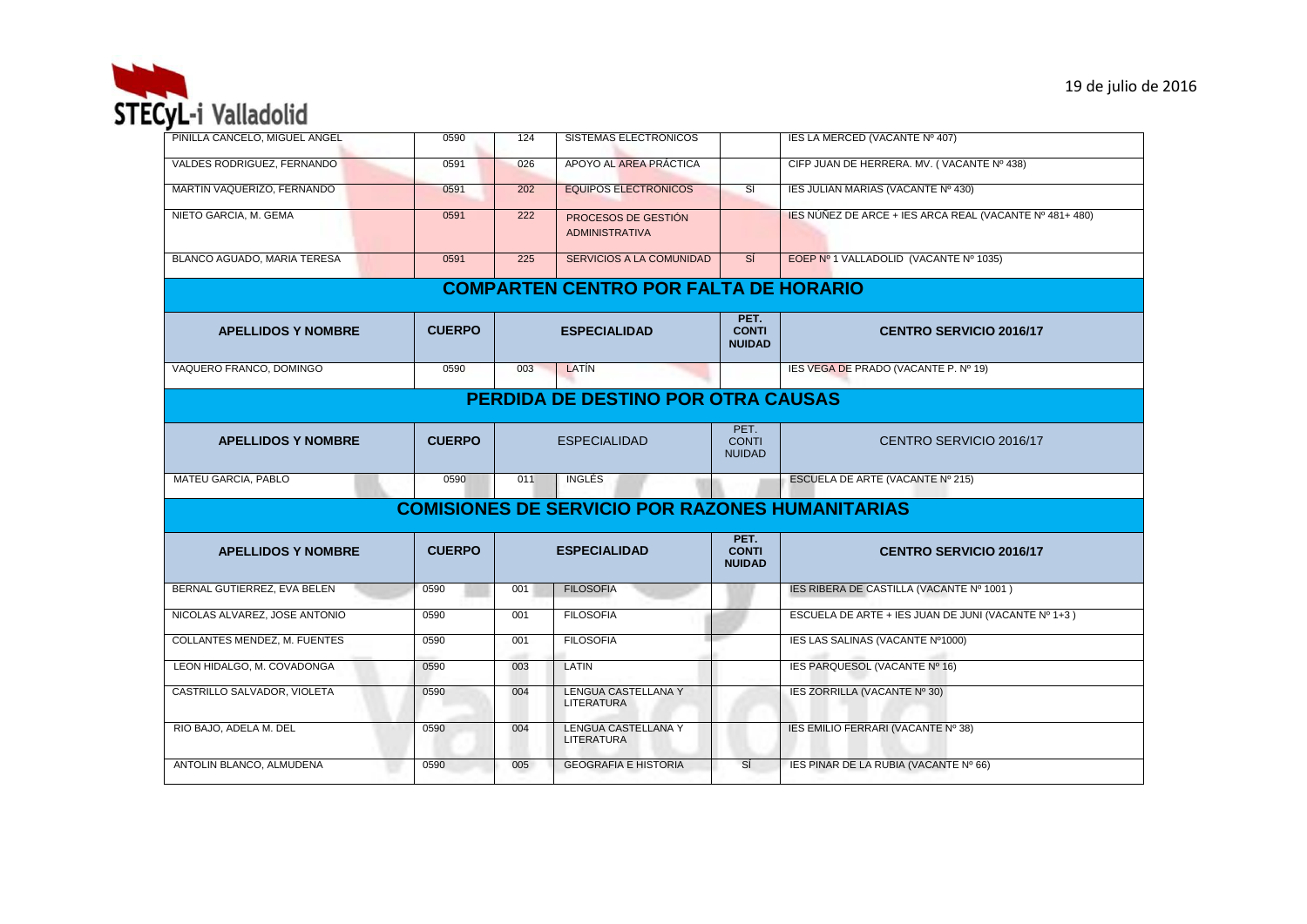

| CARRIAZO DE LA FUENTE. LAUREANO | 0,590 | 005 | <b>GEOGRAFIA E HISTORIA</b>                                                  | SÍ        | IES PARQUESOL (VACANTE Nº 67)                               |
|---------------------------------|-------|-----|------------------------------------------------------------------------------|-----------|-------------------------------------------------------------|
| RUIZ ESCUDERO, INÉS             | 0590  | 005 | <b>GEOGRAFIA E HISTORIA</b>                                                  | si        | IES JOSÉ JIMÉNEZ LOZANO (VACANTE Nº 1004)                   |
| GANDARA ARTEAGA, FRANCISCO JOSE | 0590  | 005 | <b>GEOGRAFIA E HISTORIA</b>                                                  |           | IES LA MERCED (VACANTE Nº 68)                               |
| PABLOS MIGUEL. CLEMENTE DE      | 0590  | 005 | <b>GEOGRAFIA E HISTORIA</b>                                                  |           | <b>IES ARCA REAL (VACANTE Nº 75)</b>                        |
| MARTIN SANCHEZ, LUIS MIGUEL     | 0590  | 006 | <b>MATEMATICAS</b>                                                           | SÍ        | IES EMILIO FERRARI (VACANTE Nº 1002)                        |
| ULLAN GONZALEZ, PILAR           | 0590  | 006 | <b>MATEMATICAS</b>                                                           |           | IES SANTO TOMÁS DE AQUINO (VACANTE Nº 1029)                 |
| CALLE ESCUDERO. BEATRIZ DE LA   | 0590  | 009 | <b>DIBUJO</b>                                                                | <b>SÍ</b> | IES MARÍA MOLINER (VACANTE Nº 187)                          |
| DOMINGO RODRIGUEZ, MONICA       | 0590  | 009 | <b>DIBUJO</b>                                                                | SÍ        | IES ZORRILLA (VACANTE Nº 195)                               |
| COLOMA MILANO, LUCIA            | 0590  | 010 | <b>FRANCES</b>                                                               | <b>SI</b> | ESCUELA DE ARTE (VACANTE Nº 202)                            |
| CARRILLO RUEDA, ROCIO           | 0590  | 010 | <b>FRANCÉS</b>                                                               | SÍ        | IES PARQUESOL GH.+FR. (VACANTE Nº 206)                      |
| MARTINEZ PEÑAS, MARIO           | 0590  | 010 | <b>FRANCES</b>                                                               |           | IES JIMÉNEZ LOZANO (VACANTE Nº 1003)                        |
| ESTEBAN GARCIA, M. SALIENTE     | 0590  | 011 | <b>INGLÉS</b>                                                                | SÍ        | IES LA MERCED (VACANTE Nº 231)                              |
| FUENTE LOPEZ, PATRICIA DE LA    | 0590  | 011 | <b>INGLÉS</b>                                                                |           | <b>IES PARQUESOL (VACANTE Nº 229)</b>                       |
| SANCHEZ SANCHEZ, CRISTINA       | 0590  | 011 | <b>INGLÉS</b>                                                                |           | IES JOSÉ JIMÉNEZ LOZANO (VACANTE Nº 236)                    |
| PEREZ HERRANZ, LIDIA PILAR      | 0590  | 011 | <b>INGLÉS</b>                                                                | SÍ        | <b>IES ZORRILLA (VACANTE Nº 224)</b>                        |
| LOZANO GONZALEZ, M. SOCORRO     | 0590  | 016 | <b>MUSICA</b>                                                                |           |                                                             |
| CAÑO LLANOS, CESAR              | 0590  | 016 | <b>MUSICA</b>                                                                |           |                                                             |
| RIVAS FONSECA, M. SONIA         | 0590  | 016 | <b>MUSICA</b>                                                                | SÍ        | RENUNCIA A LA COMISIÓN HUMANITARIA                          |
| BARTOLOME VIEJO, IGNACIO        | 0590  | 018 | ORIENTACION EDUCATIVA                                                        |           | EOEP Nº 3 - (VACANTE Nº 285)                                |
| <b>CENTENO PEREZ, ALICIA</b>    | 0590  | 105 | <b>FORMACION Y</b><br>ORIENTACION LABORAL                                    |           | IES RIBERA DE CASTILLA (VACANTE Nº 373)                     |
| TORRE BRATOS, EDUARDO DE LA     | 0590  | 107 | <b>INFORMATICA</b>                                                           | SÍ        | IES JULIAN MARIAS (VACANTE Nº 383)                          |
| GOMEZ MARTINEZ, M. ELENA        | 0590  | 118 | PROCESOS SANITARIOS                                                          | SÍ        | IES RAMON Y CAJAL (VACANTE Nº 401)                          |
| PINTO DOMINGUEZ, JOSE ANTONIO   | 0591  | 204 | <b>FABRICACION E</b><br><b>INSTALACION DE</b><br><b>CARPINTERIA Y MUEBLE</b> | SÍ        | IES RIBERA DE CASTILLA (VACANTE Nº 426)                     |
| MARTINEZ MARTINEZ, FRANCISCO    | 0591  | 211 | M.M.M.                                                                       |           | IES LA MARCED (OPC) + CIFP MEDINA (MM) (VACANTE Nº 445+445) |